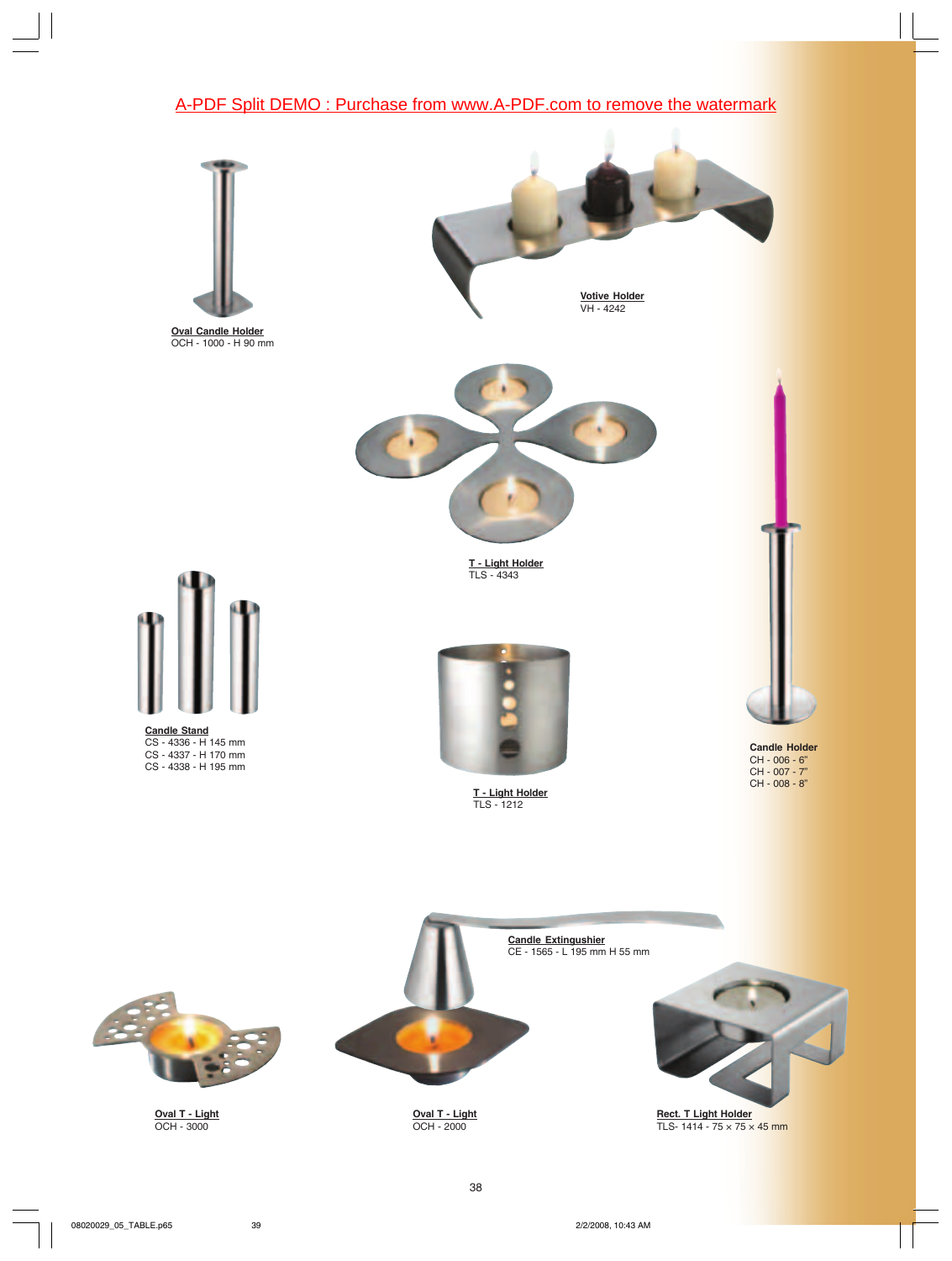



**Flower Vase** FV - 666 - H 220 mm



**Flower Vase** FV - 0560 - H 200 mm



**Bud Vase** BV - 292 - 46 × 46 × 133 mm

**Bud Vase Hexagonal**

BV - 660 - L 45 × W 25 × H 195 mm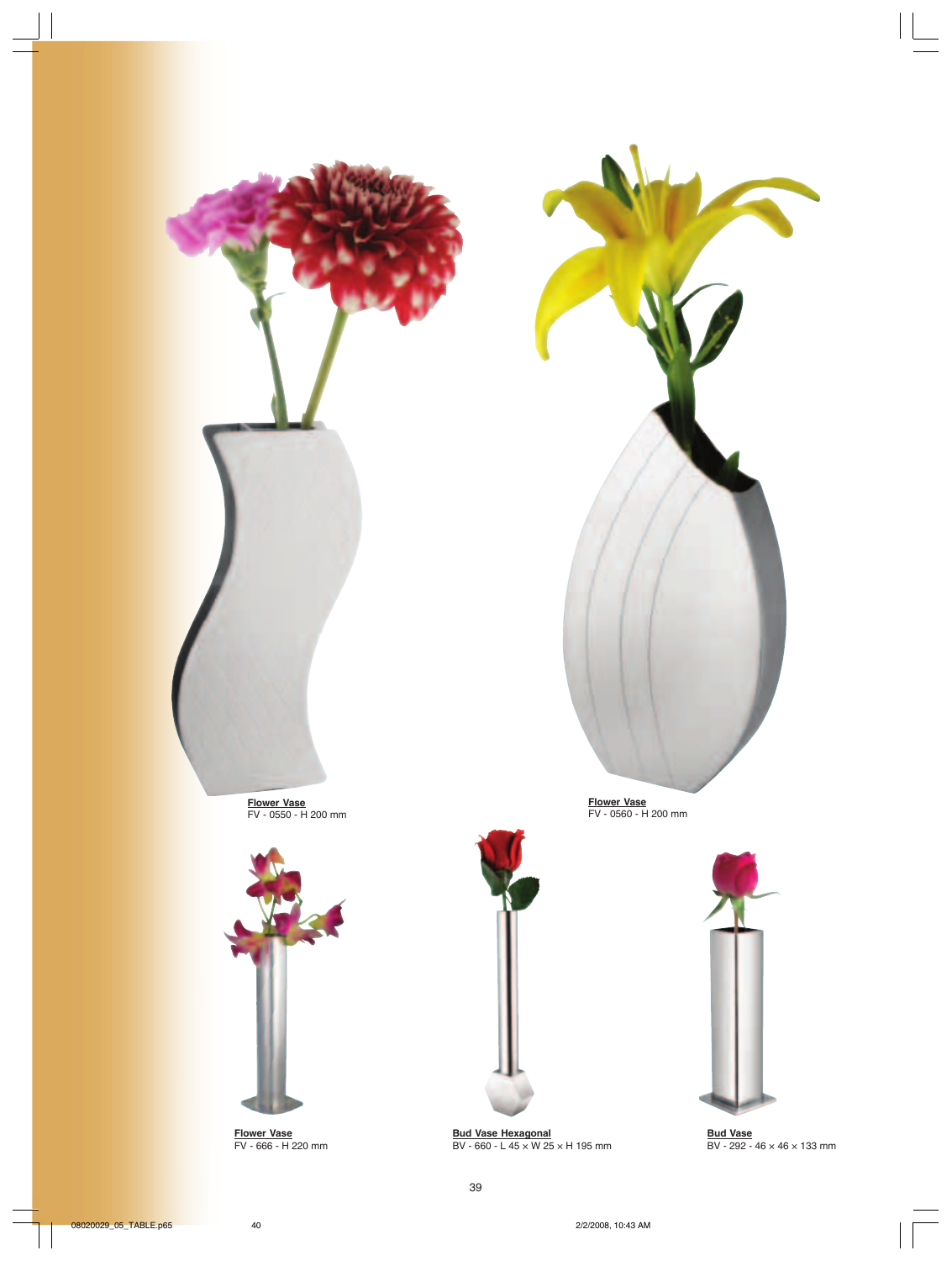

**Flower Vase** FV - 777 - H 365 mm



**Flower Vase** FV - 0640H - L 177 × 72 mm H 125 mm



**Flower Vase**





FV - 555 - H 130 mm **Flower Vase With Etching** FV 885 (S) FV 886 (M) FV 887 (L)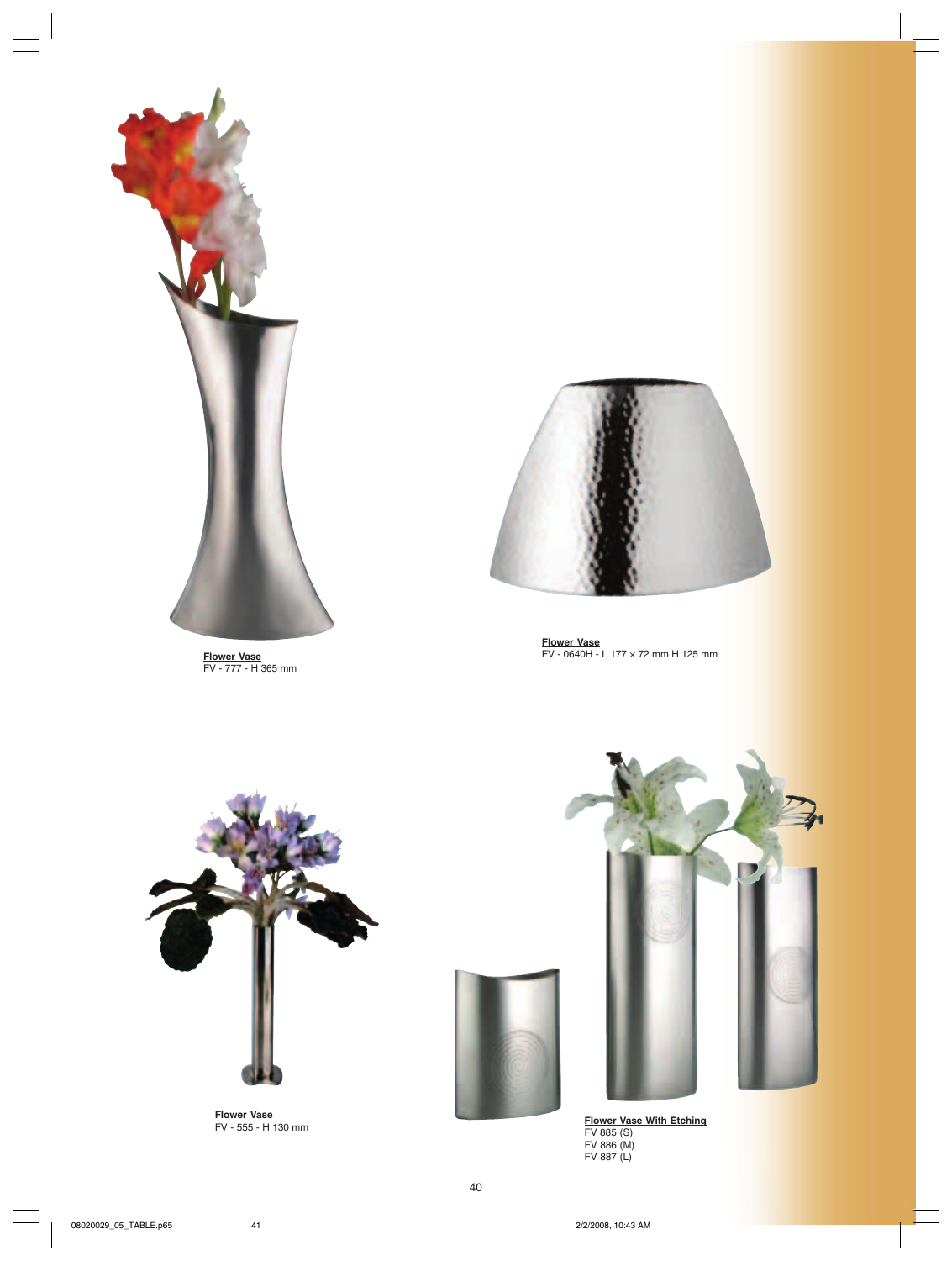| SP - 2131BL - 30 × 30 × 75 mm                             |  |
|-----------------------------------------------------------|--|
| SS - 0556BL - 8 $\overline{0}$ $\times$ 65 $\times$ 47 mm |  |
| $SS$ - 0557BL - 50 $\times$ 50 $\times$ 75 mm             |  |
| SS - 0558BL - Ø 50 H 70 mm                                |  |
| BV - 292BL - Base 45 × 45 H 133 mm                        |  |
| BS - 0550BL - 50 × 50 × 135 mm                            |  |

**ICIA** 



**Oval Salt & Pepper Set**



**Oval Toothpick Holder** TP - 668 - 3.9 cm H 4.8 cm

**Oval Straw Holder** SH - 669 - 3.9 cm H 8.6 cm SP - 667 - 3.7 cm H 7.5 cm **Oval Bud Vase**



Oval Bud Vase<br>BV - 670

41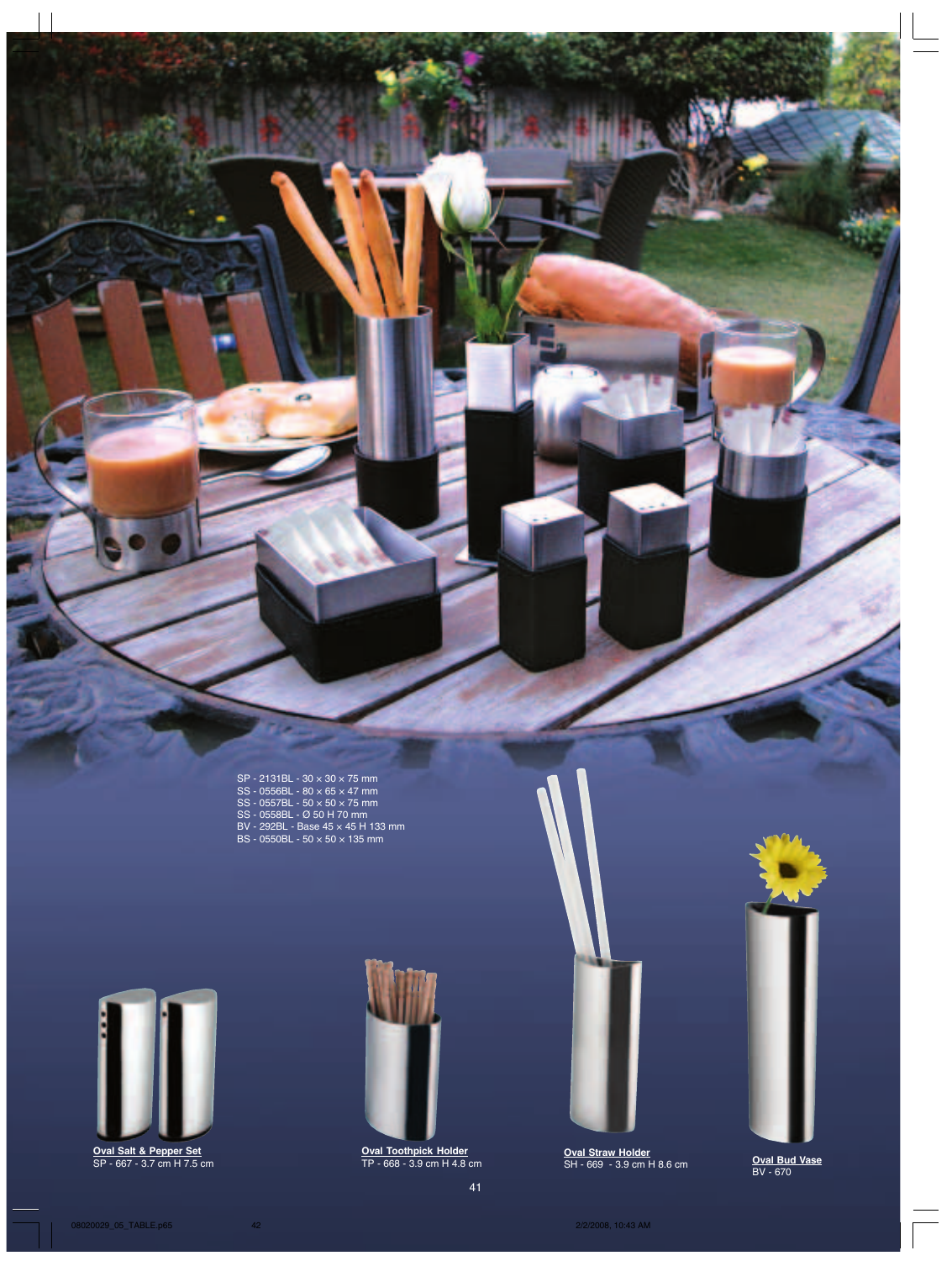



**Tooth Pick Holder** TP - 433 - Ø 40 mm H 55 mm



SH - 4332 - Ø 50 mm H 80 mm

 Straw Holder SH - 3521 - Ø 37 H 80 mm Bud Vase BV - 3519 - Ø 30 H 125 mm Toothpick Holder TP - 3520 - Ø 32 H 50 mm





**Bud Vase** BV - 291 - Base Ø 63 H 160 mm



**Bud Vase** BV - 285 - L 75 mm x W 20 mm × H 175 mm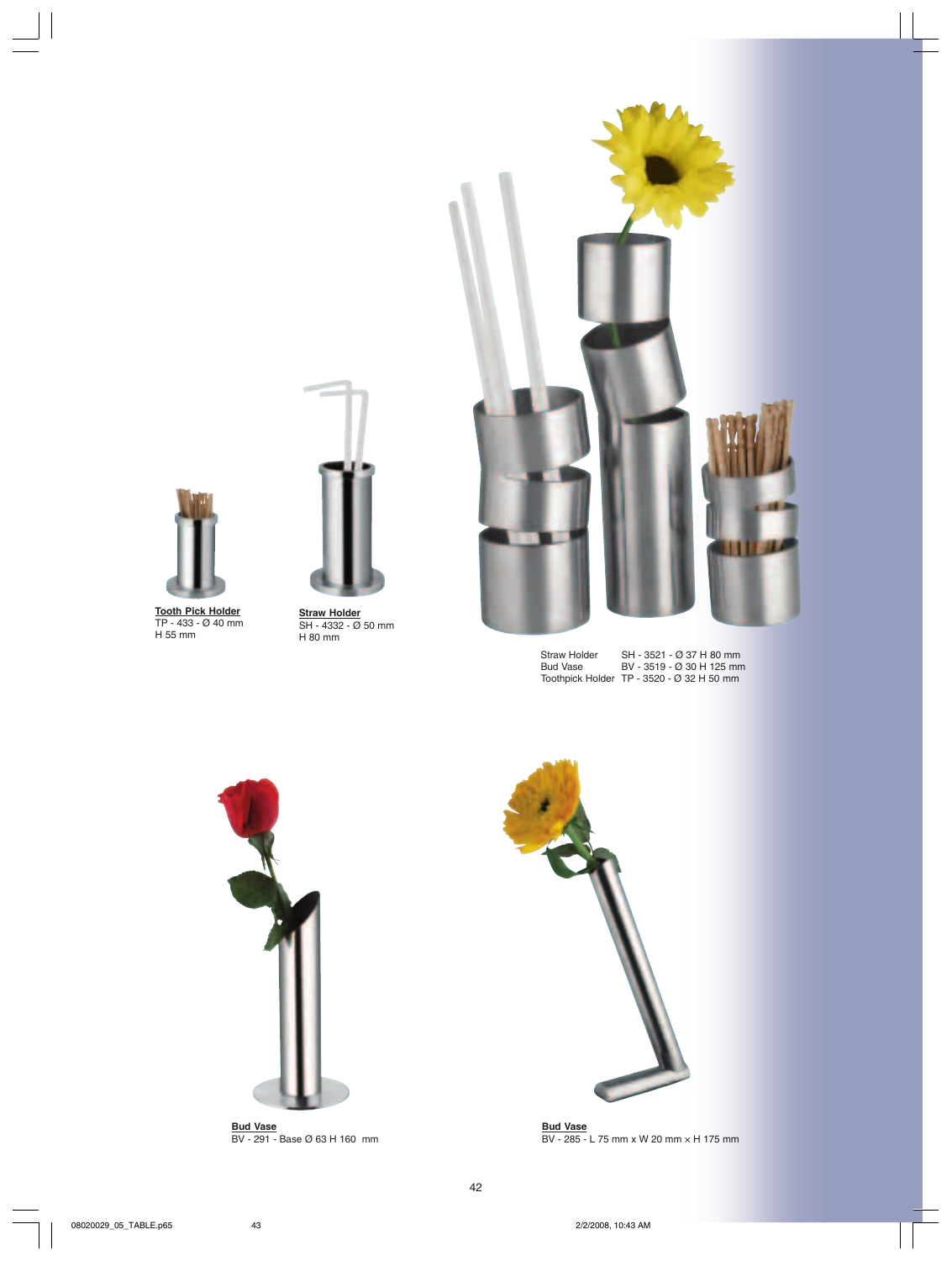

- BV 292H Bud Vase Square Hammered Top 3cm H 13.3 cm Base 4.6 × 4.6
- SP 2129H Salt & Pepper Set (Round) HAMMERED Ø 30 mm H 90 mm
- SS 0556H Rect. Sugar Stick Holder HAMMERED 80 x 65 x 47 mm
- SS 0557H Square Sugar Stick Holder hammered 50 x 50 x 75 mm
- SS 0558H Round Sugar Sachette holder hammered Ø50 H 70 mm



| SS-0333E Rect. Sugar Stick Holder etcried                  | $00 \times 00 \times 20$ iiiii |
|------------------------------------------------------------|--------------------------------|
| SS - 0556E Rect. Sugar Stick Holder etched                 | $80 \times 65 \times 47$ mm    |
| SS - 0557E Square Sugar Stick Holder etched                | $50 \times 50 \times 75$ mm    |
| SS - 0558E Round Sugar Sachette holder etched Ø 50 H 70 mm |                                |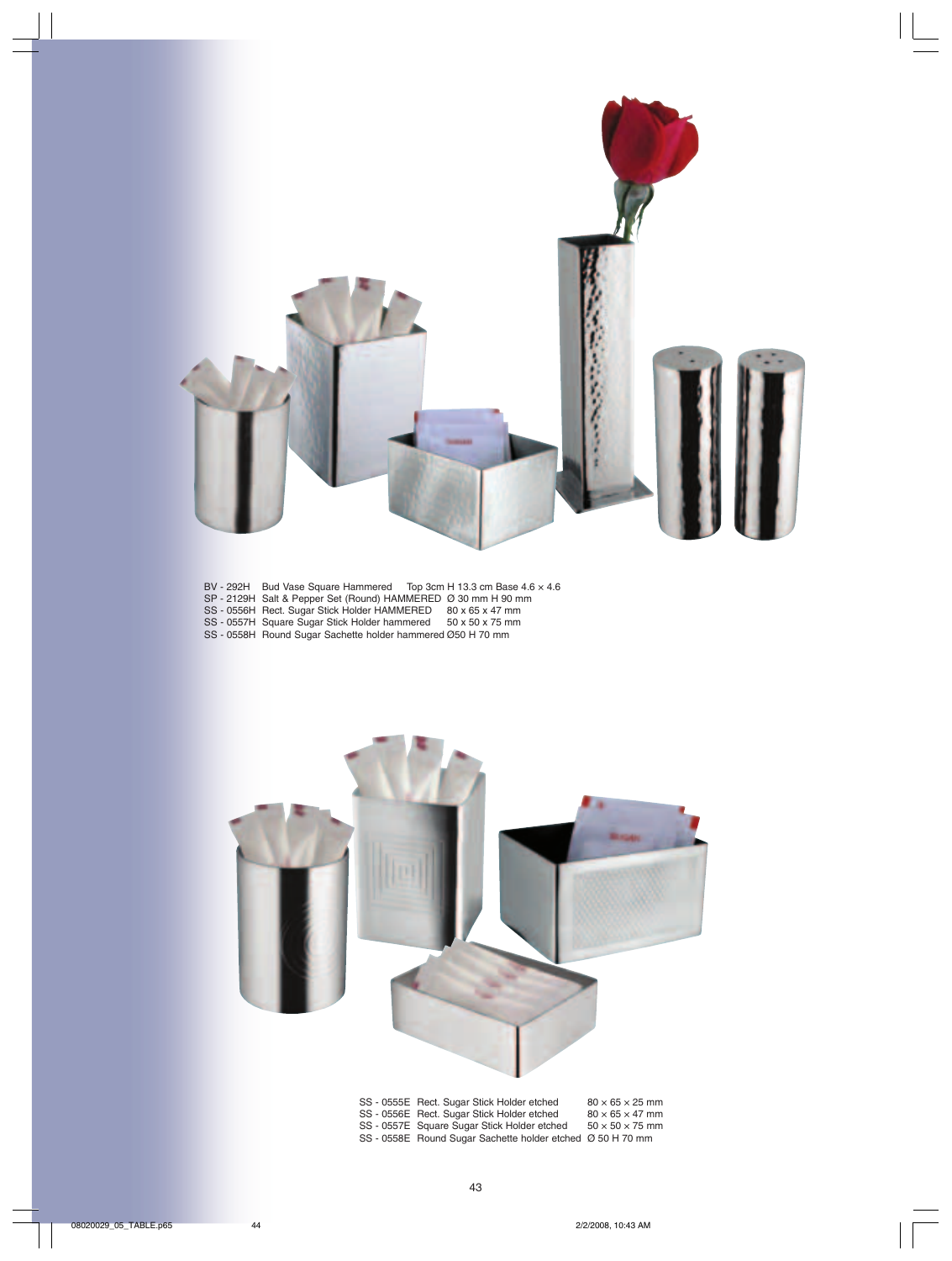

**Salt & Pepper Set with Stand** SPS - 2132 H 90 mm



**Salt & Pepper Set** SP - 4258 - 95 × 45 × 85 mm



**Salt & Pepper Set** SP - 1240 H 75 mm



**Salt & Pepper Set Cone** SPS - 8181 H 80 mm



**Salt & Pepper Set** SP - 2131 - H 75 mm



**Salt & Pepper Set - Pyramid** SP - 1616 - Ø 70 mm H 50 mm



**Salt & Pepper Set** SP - 4444 H 65 mm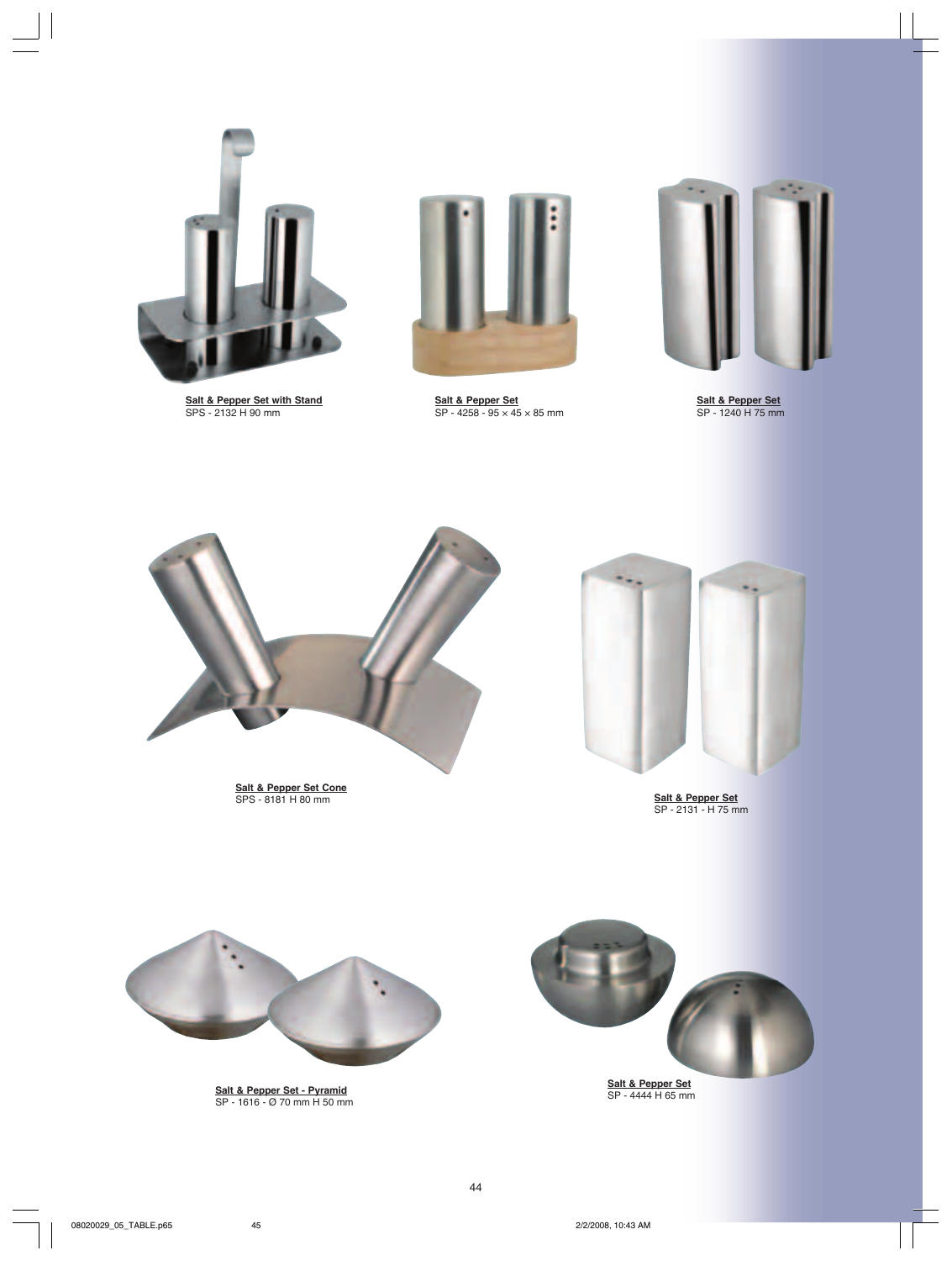

**Salt & Pepper Set Round** SP - 2129 H 65 mm



**Sugar Shaker** SS - 8127 - Ø 70 H 100 mm



**Chilli Shaker** CS - 8126 - Ø 70 H 100 mm



**Cheese Shaker** CS - 8125 - Ø 70 H 100 mm



**Salt & Pepper Set Oval** SP - 666 - H 75 mm



**Salt & Pepper Set** SP - 905 - H 90 mm



**Salt & Pepper Set** SP - 904 - H 105 mm



**Salt & Pepper Set - small Square** SP - 5656 - L 40 × B 40 × H 40 mm



**Cup D/W** CUP - 3698 - Ø 80mm H 95 mm



**Mug D/W** CUP - 3699 - Ø 70mm H 87 mm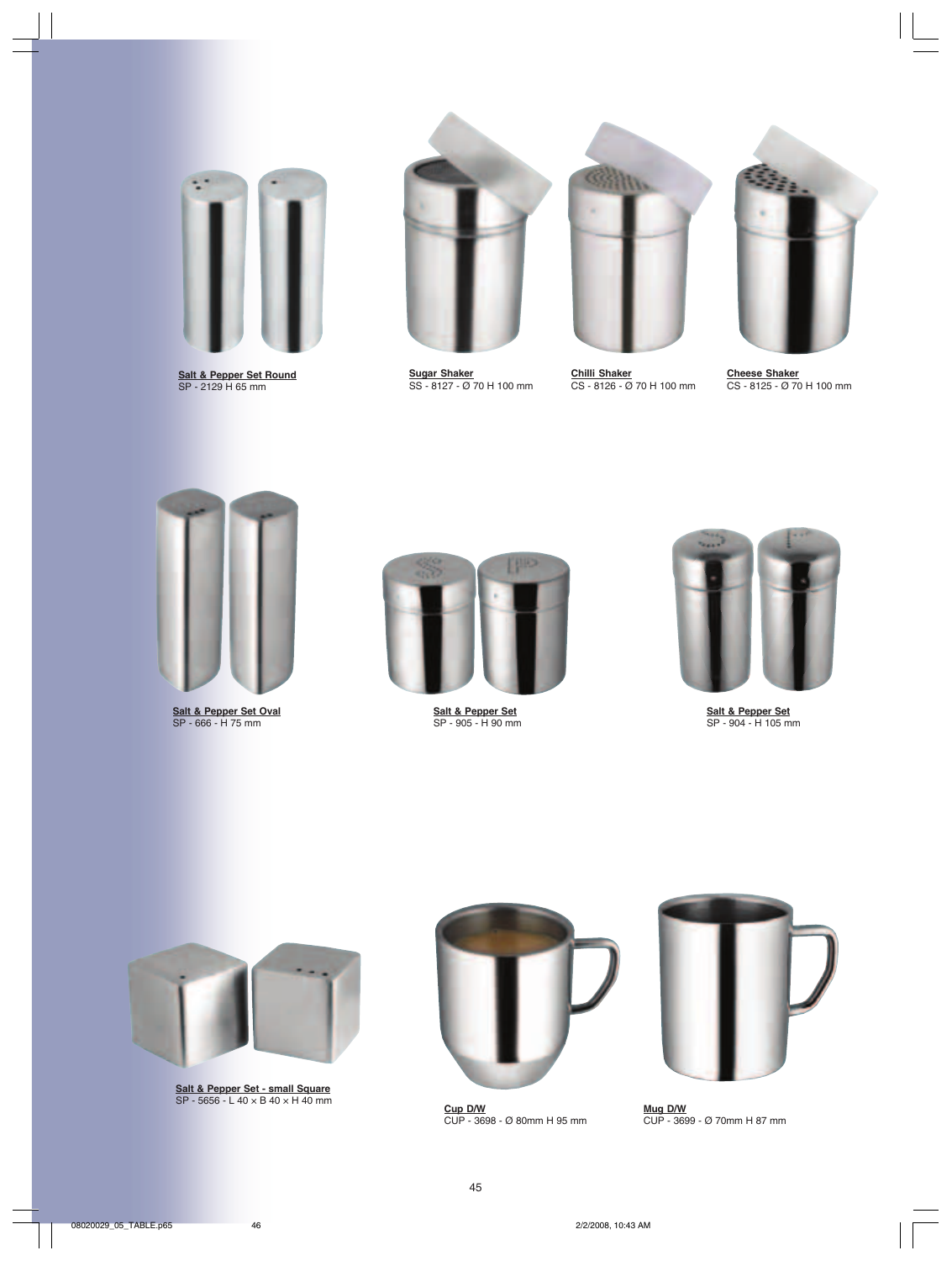

Tea Set : TS 500, Tea Pot : TP 555, Milk Pot : MP 556, Sugar Pot : SP 557



Tea Pot : TP 309 (600ml) Tea Pot : TP 310 (800ml) Milk Pot : MM 313 Sugar Pot : SP 312 Tea Jug : TJ 311 (1000ml)